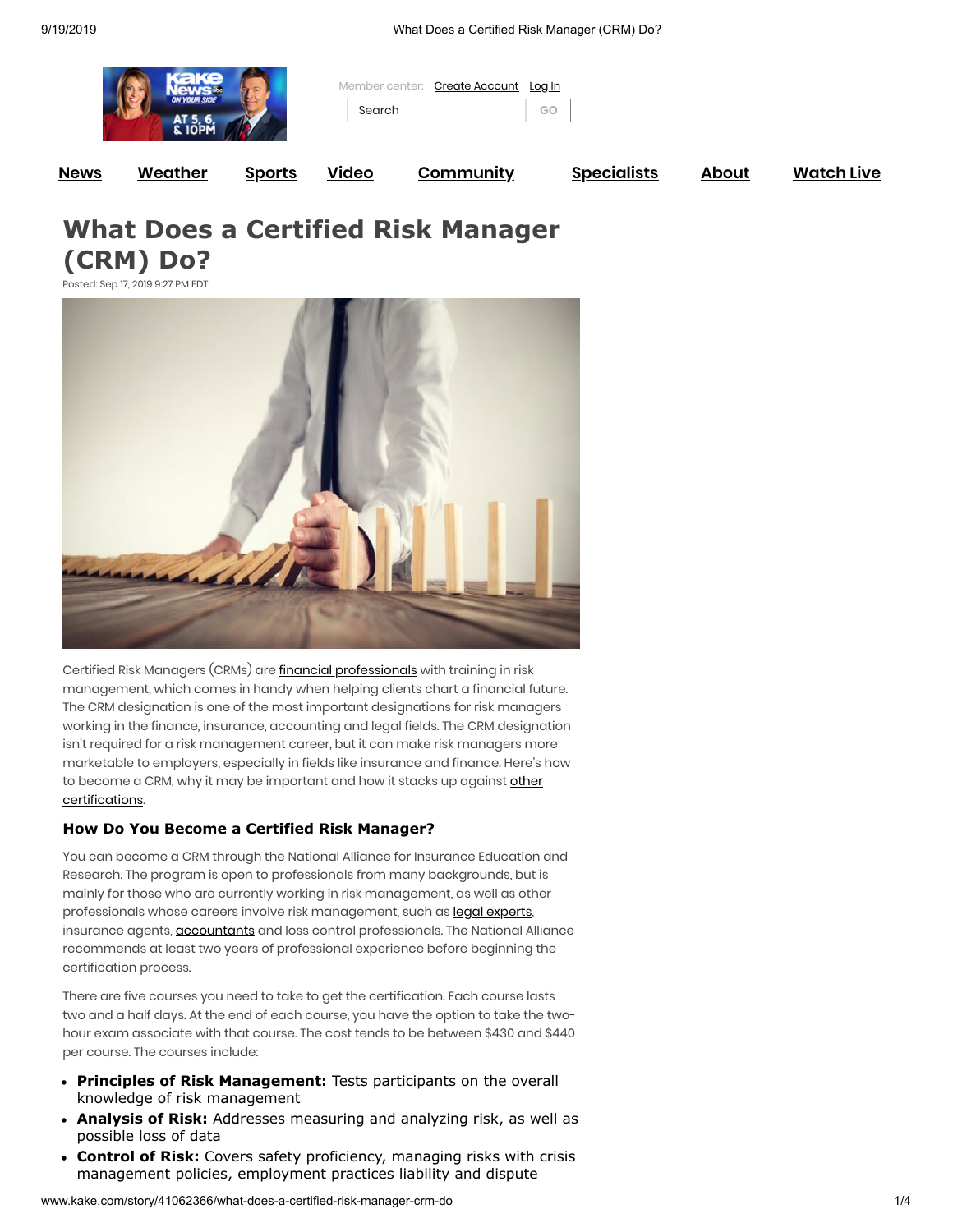resolution

- **Financing of Risk:** Addresses how to find financing options to ensure minimization of operational losses
- **Practice of Risk Management:** Covers strategizing and implementing risk management processes within an organization

You must take all five courses and pass all five exams within five calendar years of completing your first CRM exam. The National Alliance does not charge any additional fees for you to take the exams. In order to maintain the certification, you have to take an annual 2.5-day course online or in person.

#### **How Important Is the Certification?**



The job of a risk manager is to mitigate potential risks for companies. The risks could be legal, natural, credit or *[financial](https://smartasset.com/investing/risk-tolerance) risks* or something else. Risk managers identify and assess risks and figure out the best way to help their companies and clients limit these risks or avoid them if possible. Risk management courses build upon the existing risk [management skills](https://smartasset.com/career/3-steps-to-effective-management) that professional risk managers already have.

The designation proves that the risk manager in question is well-versed in the various elements of risk management. The designation can also help to prove your expertise. This may give you more credibility with your organization and in the risk management community. The CRM designation is well suited for enterprise risk managers, or those who work with risk issues across companies, rather than just risk issues in finance.

If a professional is able to master all five of the CRM courses, their client or the company they work for will know that the risk manager has a proven and complete understanding of risk management. In addition, having to take a yearly course to maintain the certification means that a CRM stays up to date on new industry knowledge and risk management information. Some companies prefer CRMs because they have a professional stamp that shows they have the knowledge to handle difficult situations. Although one could theoretically do the same job without the certification, the certification lets clients and companies know that the person they are hiring or working with is qualified by an objective metric.

#### **Other Risk Management Certifications Associate Risk Management Professional (ARMP)**

This is a certification for individuals who are new to risk management, or have less than two years of risk management experience. It supports entry-level proficiency with knowledge in risk management. Getting the certification can help individuals demonstrate how serious they are about a career in the industry. DRI International is the certifier.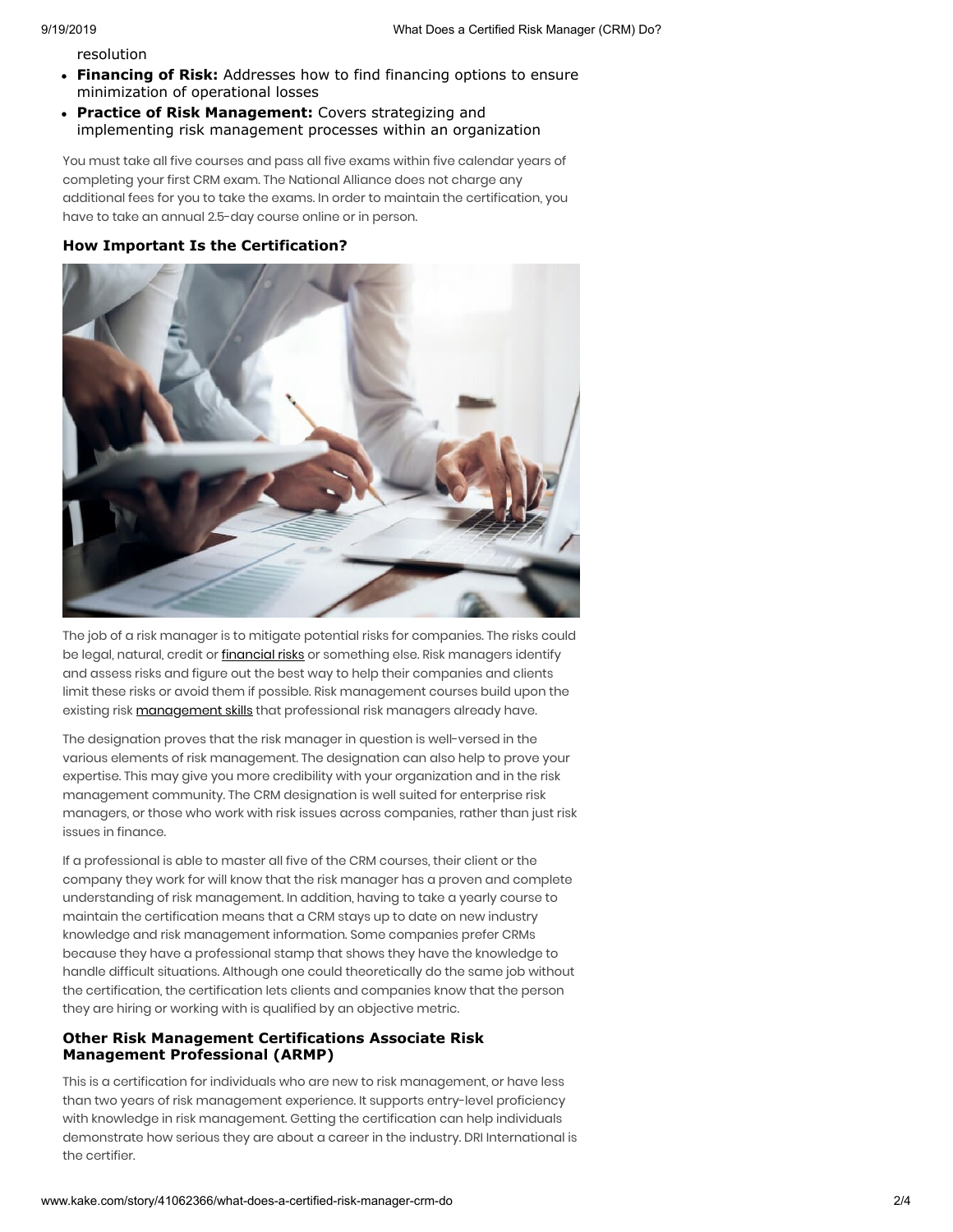An individual has to pass the DRI Risk Management Continuity course and the Risk Management Examination in order to qualify for the certification. As of 2019, the ARMP certification is \$200, while the annual fee to maintain it is \$175.

### **Certified Risk Management Professional (CRMP)**

The CRMP requires more than two years of experience, where the CRM suggests two years of experience. It's designed for individuals with a more specialized background in risk management than the CRM. The CRMP validates that the professional has the experience and knowledge necessary to put in place and manage a business risk management program. DRI International is the certifier.

Individuals who want the CRMP certification have to demonstrate specific and practical knowledge in two of four risk management areas. First they must take the Risk Management Continuity course. Then, they need to pass the Risk Management Examination with a score of 75% or higher. After that, they must complete the Online Application for Professional Certification on DRI International's website. They also have to have references confirm their experience. As of 2019, the CRMP certification costs \$400, while the annual fee to maintain it is \$200. Professionals must also have 80 Continuing Education Activity Points every two years in order to maintain their certification. There is a list of ways to get those points on DRI International's website.

# **Professional Risk Manager (PRM)**

The PRM is useful for professionals who need their skill in risk management techniques, theories, tools and principles recognized. The certification is designed for every kind of risk manager, as well as [financial](https://smartasset.com/investing/certified-investment-management-analyst) analysts and CEOs. A variety of organizations employ individuals who hold the PRM certification including major financial institutions, government agencies and universities.

If an individual's PRM application is approved, they can get the designation by passing all required examinations within a two-year period. The entire enrollment period is three years, which includes a study period before sitting for the exams. As of 2019, it costs about \$1,200 to \$1,500 to get the certification. The Professional Risk Managers' International Association (PRMIA) is the certifier.

To be an eligible candidate, applicants must have a current PRMIA membership, as well as one of the following:

- A [graduate school](https://smartasset.com/career/5-reasons-to-return-to-graduate-school) degree or current CFA Charter Holder designation
- A bachelor's degree and two years of full-time work experience
- Four years of full-time work experience

To maintain the designation, the individual must maintain their PRMIA membership, and complete 20 Continuing Risk Learning (CRL) credits each year.

# **The Bottom Line**